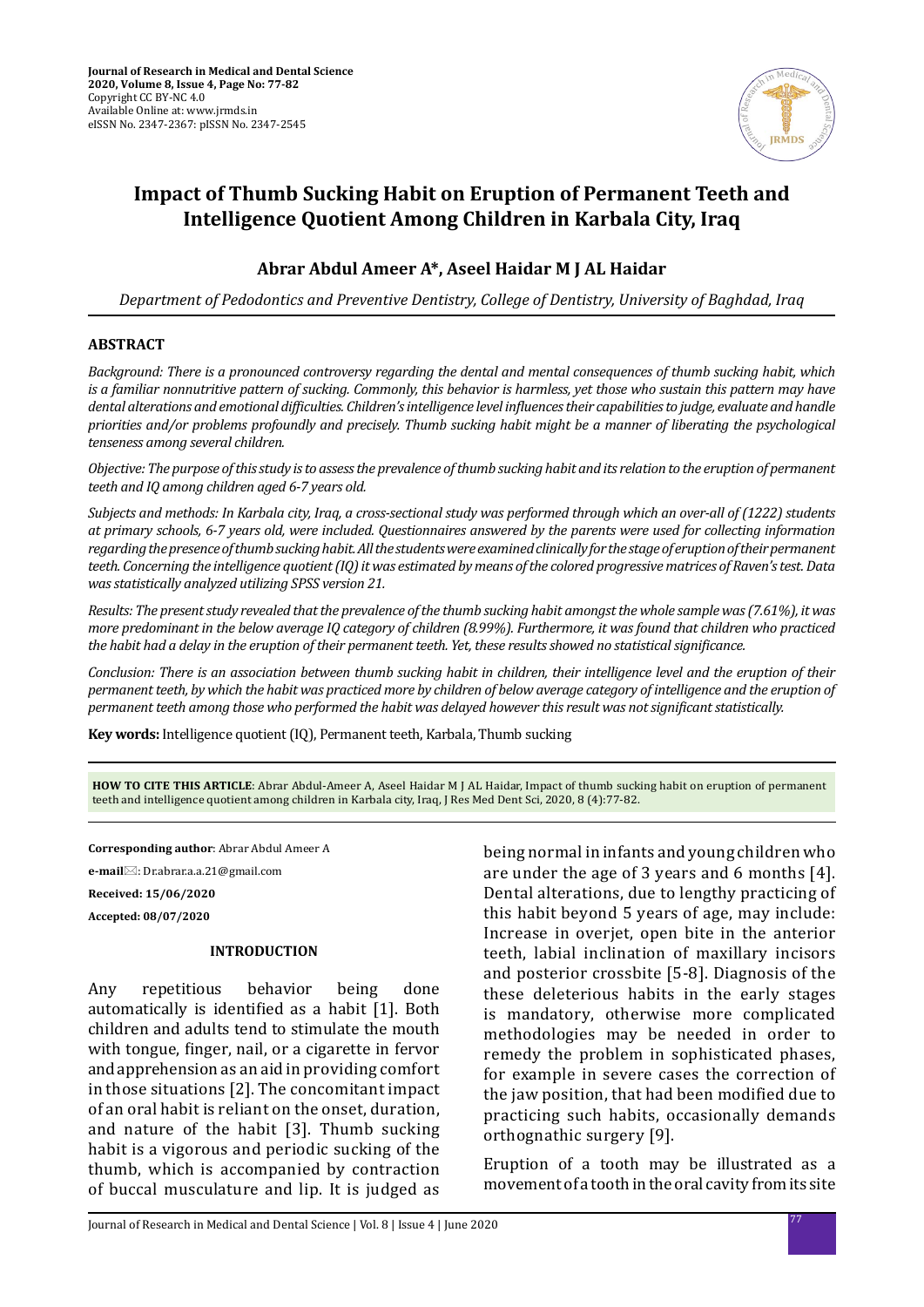of evolution in the alveolar bone until it ends up at its eventual location at the occlusal plane. This process is complex and hermetically organized [6]. A tooth is deemed erupted by researchers when part of the tooth crown pierces through the gingival tissue and gets to be in sight in the oral cavity [10,11]. Eruption of the first primary teeth of children is regarded by their parents as a pivotal growth-related event that ought to be accomplished by their children and frequently they be in the quest of the opinion of pediatricians if any delay ensue [12,13]. Numerous variables like genetics, hormones, geography, ethnics, gender, and economical status may influence the eruption times and emergence of permanent teeth [14-16].

Every child has one of a kind attributes of intelligence, and those can be quantified as an intelligence quotient (IQ). Wechsler described intelligence to be the individual's capability to accommodate plus productively unraveling obstacles in the surroundings", whilst IQ is described as a "total score obtained from multiple standardized trials aimed at evaluating human intelligence" [17]. High risks of developing mental ailments, depression [18-20], emotional and behavioral issues, and anxiety complaints [21,22], were experienced by children who scores were poor on the IQ tests [23]. Meanwhile, Bishara, et al. [24] suggested that sustained digit sucking might be a sign of disturbed emotional status. As a result, thumb sucking behavior might be a pattern which is related to the intellectual level of an individual.

This study is one of the infrequent ones linking the thumb sucking habit with the level of intelligence and eruption of permanent teeth among children.

## **MATERIALS AND METHODS**

The protocol of the present study was conformed to the Scientific and Ethical Committee at the College of Dentistry/ University of Baghdad, Iraq, and it was approved after its submission and revision. The Directorate of General Education in Karbala approved conveying the study in the primary schools in the absence of obstructions.<br>Helsinki's declaration guiding principles declaration were complied, by which the parents and/or caretakers of every child were acknowledged utterly (concerning the design, aims, and feasible benefits of the study) prior to their participation through a signed form of consensus providing them with the right to quit from this study whenever they desire.

The exclusion criteria of the sample were

- $\checkmark$  Children who have developmental malformation related to psychiatric malformation disturbance.
- $\checkmark$  Children who have acquired or congenital<br>ailment influencing the intelligence intelligence capability.
- $\checkmark$  Children whose parents refused to participate in the study.

The selected sample for this study included 1222 medically fit and healthy primary school students, who brought back their signed consent and the questionnaire from their parents, they aged between 6 and 7 years. They were related to thirty-six primary schools that were selected randomly as they distributed in different geographical areas in the center of Karbala city.

## **Assessment of thumb sucking habit**

A questionnaire was utilized for gathering information concerning the occurrence of the deleterious thumb sucking oral habit. These questions were distributed to the students and collected in the next day after being answered by their parents [25,26].

## **The number of the erupted permanent teeth**

The permanent teeth were inspected, and their eruptive condition was documented as designated by Pahkala et al. [27]. The tooth was diagnosed as follows:

Stage 0: the tooth is not detectable in the oral cavity.

Stage 1: one cusp is observable in the oral cavity at least.

Stage 2: the whole occlusal surface is observable, yet it does not reach the level of occlusion.

Stage 3: the tooth in occlusion or at the occlusal plane level when the antagonistic tooth was not erupted completely.

All the permanent teeth of the students were examined regarding their eruptive stage- in natural light by dental mirror and the registration of teeth was performed as stated by the FDI scheme of notation [28].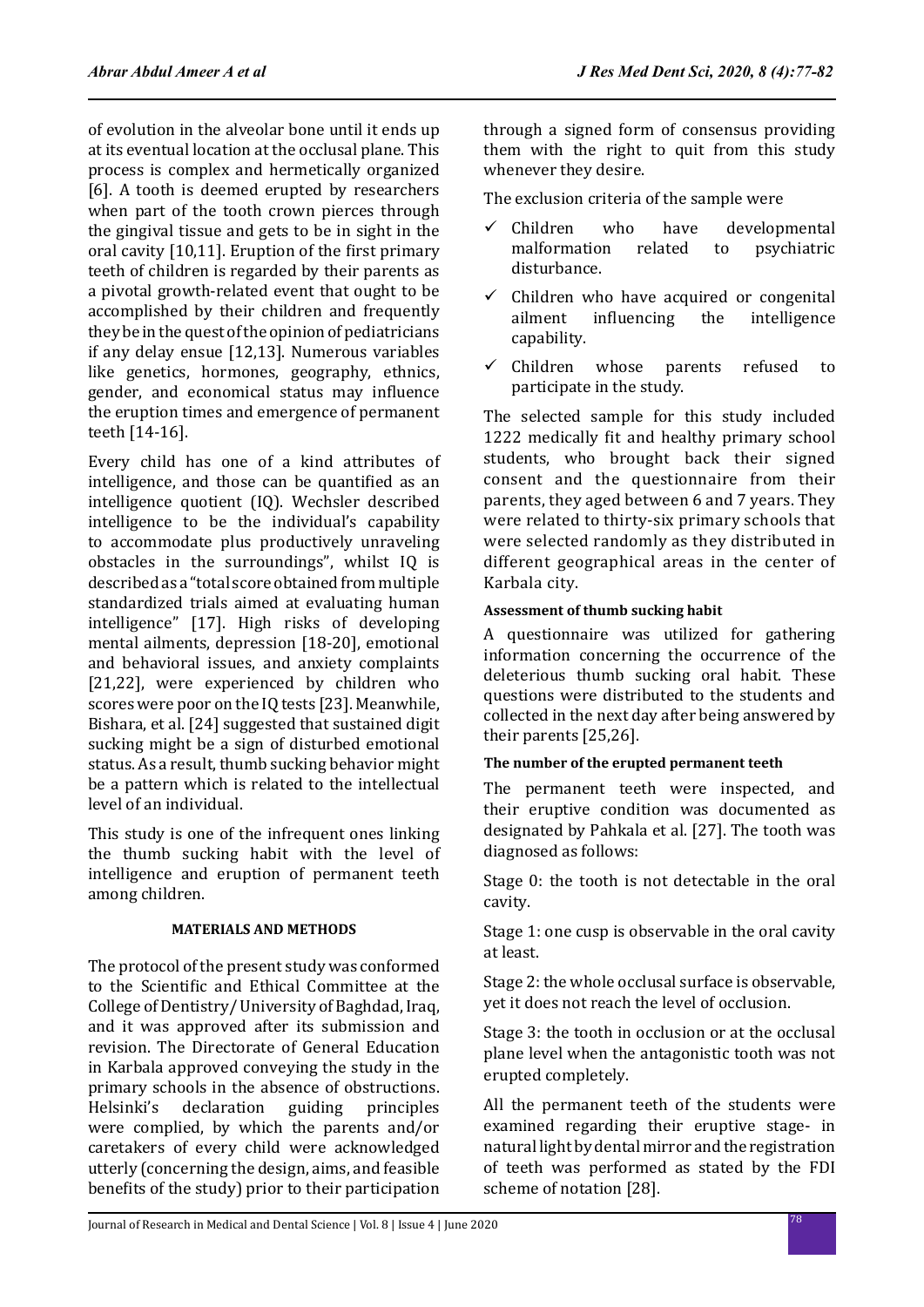#### **Measurement of intelligence quotient (IQ)**

The intellectual capability of every child was estimated by means of Raven′s Colored Matrices [29]. Raven's test is the utmost satisfactory test for the objective of assessment of the cognitive abilities, furthermore it's widely utilized for estimating the brain's normal function [30,31], it encourages children to reveal their intellectual abilities with respect to specifics, memory, and spatial connotation [32]. Simulations of the test were introduced in the pattern of matrices. The child was requested to recognize the absent fragment that finishes the model in every one of the test items [29]. The trial was accomplished in a suitable classroom at the school. Thirty minutes was set to be the ordinary time occupied to finish the test. The trial included 36 questions, starting with easy ones, and terminating with challenging ones. Every problem compromised of a matrix of geometrical layout through 6 substitutions for single removed fragment. Simply one of the choices was matched appropriately. Training for using the Colored Progressive Matrices of Raven's test was done at the Psychological Researches Center in Baghdad University under the supervision of specialists in this field after getting permission from this center.

### **Statistical analysis**

Data analysis was done by using Statistical Package for Social Science (SPSS Software) version 21. Inferential and descriptive (mean, standard error (SE), frequency and percentage) statistics had been utilized, in addition the probability of error (P-value) was established at 5%.

#### **RESULTS**

Thumb sucking habit prevalence among the sample of the present study was 7.61%. Distribution of thumb sucking habit differed according to age and gender, as illustrated in Table 1. Regarding age, this habit was seen more commonly among the younger children (6 years old group) than that presented among the older age children (7 years old group), 55 and 38 children, respectively. Nevertheless, taking into consideration the gender variable, girls tended to suck their thumbs more frequently than boys did (53, 40 respectively), however, no significant difference was found concerning the presence of the habit in relation to age and gender. Children's allocation based on the existing of the habit by the eruption of the permanent teeth showed that the mean value of the erupted permanent teeth for stage 2, 3 as well as the total erupted teeth among children who sucked their thumb was lower than that of those who did not have the habit. However, statistically this difference was not significant. Despite the fact that the difference between children who sucked their thumbs and those who did not was found to be with no statistical significance in stage 0 and 1, the mean value of the erupted permanent teeth among the thumb sucker group was found to be higher than those who did not suck (Table 2).

Regarding the relation of thumb sucking habit to the intelligence quotient categories. Table 3 revealed that the percentage of children who sucked their thumb tended to be the highest among the below average children while it was the least among the intellectually superior ones, however, this difference was not significant statistically.

| Table 1: Prevalence of the thumb sucking habit by age and gender. |  |
|-------------------------------------------------------------------|--|
|-------------------------------------------------------------------|--|

| Age                             |     |      |     | 6 Years |         |     |       |     |             |     | 7 Years |         |     |       |
|---------------------------------|-----|------|-----|---------|---------|-----|-------|-----|-------------|-----|---------|---------|-----|-------|
| Gender                          |     | Bovs |     | Girls   | p value |     | Total |     | <b>Boys</b> |     | Girls   | p value |     | Total |
| Presence of thumb sucking habit | No. | %    | No. | %       |         | No. | %     | No. | %           | No. | %       |         | No. | %     |
| No thumb sucking habit          | 283 | 92.2 | 276 | 89.9    | 0.323   | 559 | 91    | 284 | 94.7        | 286 | 92.9    | 0.357   | 570 | 93.75 |
| Thumb sucking habit             | 24  | 7.8  | 31  | 10.1    |         | 55  | Q     | 16  | 5.3         | 22  | 7.1     |         | 38  | 6.25  |
| Total                           | 307 | 100  | 307 | 100     |         | 614 | 100   | 300 | 100         | 308 | 100     |         | 608 | 100   |

**Table 2: Distribution of children with and without thumb sucking habit in relation to the eruption of permanent teeth.**

| Stage of                                                                         | Absence of the habit<br>Presence of the habit<br><b>SE</b><br>N<br>N<br>Mean<br>Mean<br>93<br>21.366<br>0.408<br>1129<br>21.199<br>93<br>0.073<br>1129<br>0.346<br>0.355<br>93<br>0.989<br>0.129<br>1129<br>1.101<br>93<br>5.353<br>5.29<br>0.387<br>1129 |       |       |      |       |           |       |      |         |
|----------------------------------------------------------------------------------|-----------------------------------------------------------------------------------------------------------------------------------------------------------------------------------------------------------------------------------------------------------|-------|-------|------|-------|-----------|-------|------|---------|
| eruption<br>S <sub>0</sub><br>S <sub>1</sub><br>S <sub>2</sub><br>S <sub>3</sub> |                                                                                                                                                                                                                                                           |       |       |      |       | <b>SE</b> |       | df   | p value |
|                                                                                  |                                                                                                                                                                                                                                                           |       |       |      |       | 0.109     | 0.418 | 1220 | 0.676   |
|                                                                                  |                                                                                                                                                                                                                                                           |       |       |      |       | 0.02      | 0.12  | 1220 | 0.905   |
|                                                                                  |                                                                                                                                                                                                                                                           |       |       |      |       | 0.037     | 0.838 | 1220 | 0.402   |
|                                                                                  |                                                                                                                                                                                                                                                           |       |       |      |       | 0.107     | 0.162 | 1220 | 0.871   |
| Total eruption                                                                   | 93                                                                                                                                                                                                                                                        | 6.634 | 0.408 | 1129 | 6.801 | 0.109     | 0.418 | 1220 | 0.676   |
|                                                                                  |                                                                                                                                                                                                                                                           |       |       |      |       |           |       |      |         |

<sup>79</sup> Journal of Research in Medical and Dental Science | Vol. 8 | Issue 4 | June 2020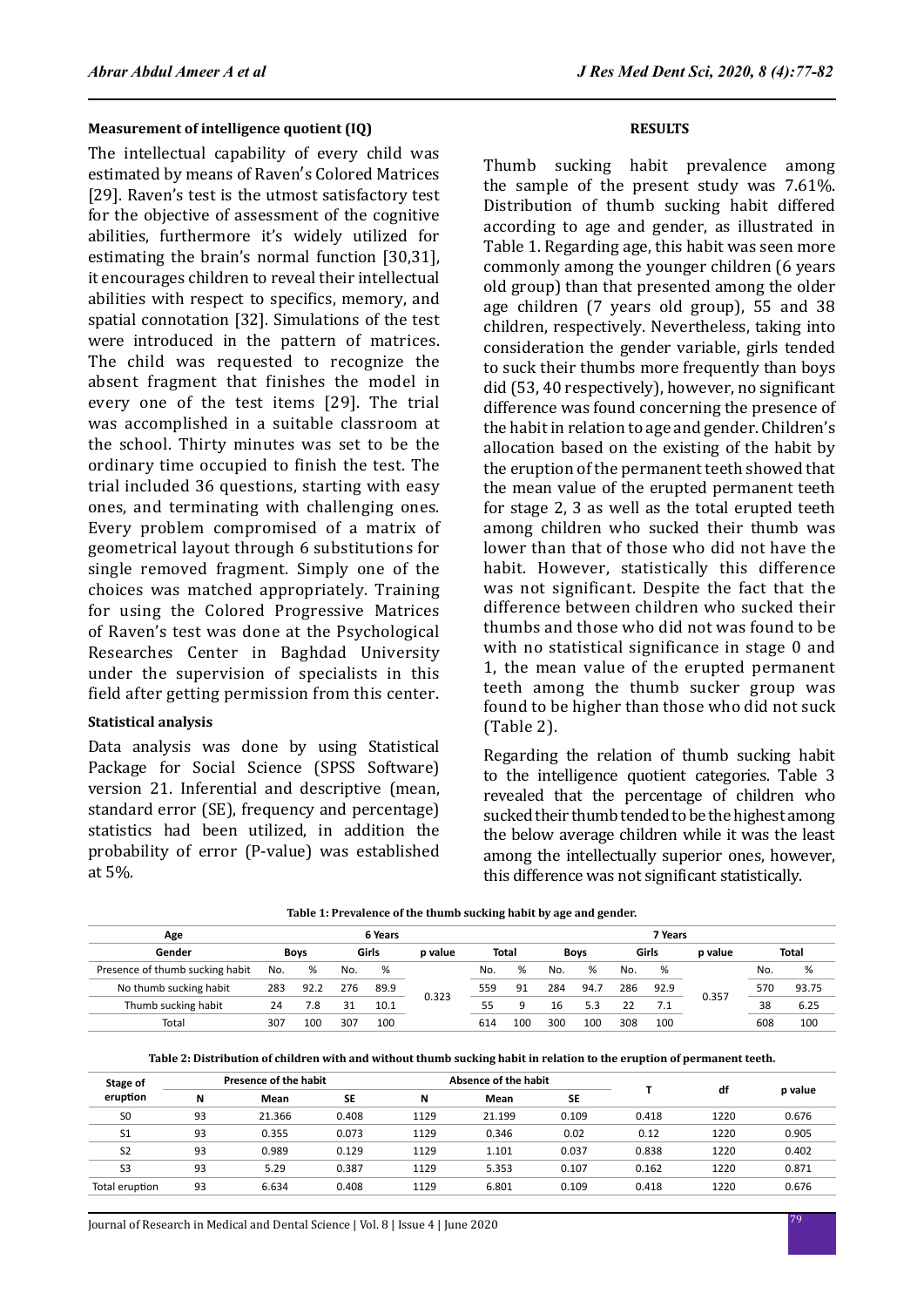|      |       |                      |      |                       | p value            | Total No. |
|------|-------|----------------------|------|-----------------------|--------------------|-----------|
| No.  | %     | No.                  | %    |                       |                    |           |
| 111  | 91.74 | 10                   | 8.26 |                       | 0.277              | 121       |
| 172  | 91.01 | 17                   | 8.99 |                       |                    | 189       |
| 556  | 91.6  | 51                   | 8.4  |                       |                    | 607       |
| 214  | 94.27 | 13                   | 5.73 |                       |                    | 227       |
| 76   | 97.44 |                      | 2.56 |                       |                    | 78        |
| 1129 | 92.39 | 93                   | 7.61 |                       |                    | 1222      |
|      |       | Absence of the habit |      | Presence of the habit | <b>FEBT</b><br>5.1 |           |

**Table 3: Distribution of the study sample in relation to intelligence quotient categories (IQ).**

#### **DISCUSSION**

This is one of the infrequent studies relating the level of intelligence quotient and eruption of permanent teeth to thumb sucking habit among children; thus, unfortunately no data was available regarding this relation. However, despite this "lack of literature" and the limitations faced during conducting this study, the results can be considered logical and interpretable. The purpose of this study was to assess the prevalence of thumb sucking habit and its relation to IQ and eruption of the permanent teeth among children.

The thumb sucking habit prevalence was 7.61%. Above the half of that percentage was found in the group of the younger children (6 years) as expected, and this result was consistent with the study of Bishara et al. [33] who reported a decrease in the incidence of this habit as the child gets older. In addition, this result came in accordance with another study, which stated that during early ages; thumb sucking habit was the mostly practiced habit [34]. This might be explained relying on the facts provided by the psychoanalytic theory which proclaims that when children get older, they are prone to quitting some habits and sustaining others [35].

Concerning gender, it was found that girls tended to suck their thumbs more frequently than boys did (Even though the result was not significant statistically). It could be due to the fact that girls are more sensitive than boys, whilst others proclaimed that several oral habits had been practiced more frequently by females [36], meanwhile some authors justify that girls had a greater tendency to the development of sucking habits because they had more emotional problems than boys have [37,38].

Regarding the relation of thumb sucking habit and eruption, there was scarce data regarding this issue. However, Agurto et al. [39] mentioned that persistent thumb sucking habits could lead to disharmony in the forces exerted by the internal and external muscles of the orofacial complex which in turn have an impact on the stomato-gnathic system, meanwhile, Shah et al. [40] extended his view to state that the resultant forces due to this habit were acting on both; teeth and alveolar process likewise. Imbalances and discrepancies might be arising from the prolonged sucking habit. Delayed eruption of permanent teeth in a minor degree among the thumb suckers (even though the result was not statistically significant) could be due to the increased contraction resulted during sucking. This contraction resulted from the strong buccal and lip musculature [41] together with the increased pressure from the cheek during the contraction of the buccinater muscle [6], in addition to the increased pressure applied on the anterior region [42].

Concerning the prevalence of thumb sucking habit among the different categories of intelligence quotient, it was found that thumb suckers were the least among the intellectually superior group (2.56%), while they were found to be the highest at the below average group (8.99%). This might be interpreted by relying on the fact that a person's level of intellectuality influences his potentialities of being capable of adjusting to different circumstances, dealing with abstract notions, and utilizing wisdom for the sake of modifying own surroundings [43], Thus children with high level of intelligence are those who are more efficient in dealing with/ adapting to new events in their lives such as school which was described by Kamdar et al. [41] to be stressful in different forms. On the other hand, Ralston et al. [44] concluded that the psycho-social dimensions of children with below average IQ were quite like those with learning disabilities (LD). So thumb sucking for children could be a way of dealing with unachievable tasks in schools for instance, since this habit was considered as a comforting behavior for young children [45], a form of de-stressing [41] and a way of releasing mental tension [1].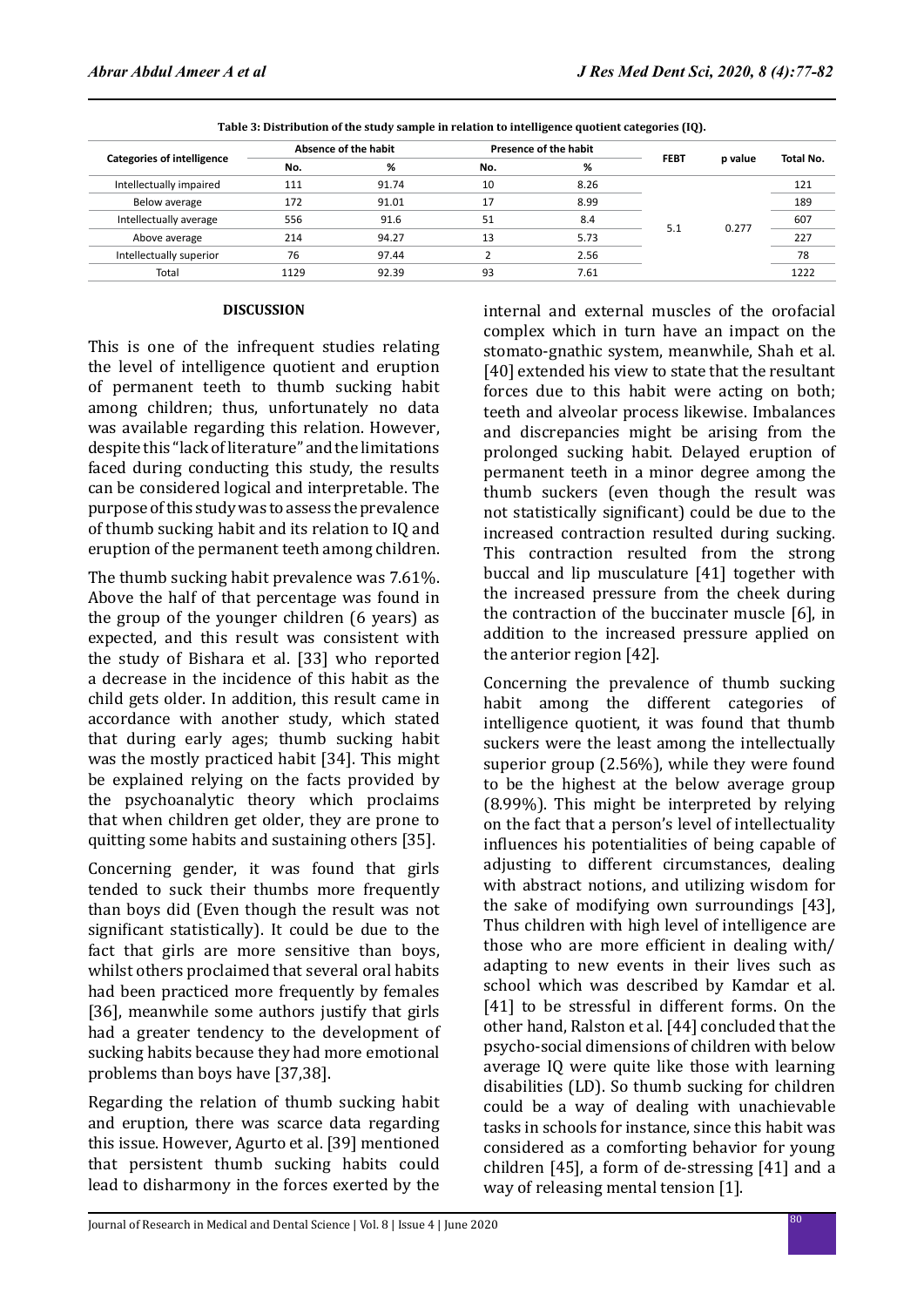#### **CONCLUSION**

Thumb sucking habit was more prevalent among girls as well as the younger age students but with no statistical significance. There was an association between thumb sucking habit, the intelligence level and the eruption of permanent teeth in children, by which the habit was practiced more among children of the below average category of IQ and the eruption of permanent teeth among those who performed the habit was delayed, yet the result was not significant from a statistical point of view.

#### **REFERENCES**

- 1. Shahraki N, Yassaei S, Moghadam MG. Abnormal oral habits: A review. J Dent Oral Hyg 2012; 4:12-15.
- 2. Baer PN, Lester M. The thumb, the pacifier, the erupting tooth and a beautiful smile. J Pedod 1987; 11:113-119.
- 3. Piteo AM, Kennedy JD, Roberts RM, et al. Snoring and cognitive development in infancy. Sleep Med 2011; 12:981‑987.
- 4. Maguire JA. The evaluation and treatment of pediatric oral habits. Dental Clin North Am 2000; 44:659-669.
- 5. Gale EN, Ager WA. Thumb sucking revisited. Am J Orthod 1969; 55:167-170.
- 6. Proffit WR, Fields HW. Contemporary orthodontics. 3rd Edn Mosby Inc 2000.
- 7. Warren JJ, Bishara SE, Steinbock KL, et al. Effects of oral habits' duration on dental characteristics in the primary dentition. J Am Dent Assoc 2001; 132:1685‑1693.
- 8. Yemitan TA, daCosta OO, Sanu OO, et al. Effects of digit sucking on dental arch dimensions in the primary dentition. Afr J Med Sci 2010; 39:55-61.
- 9. Ferreira HR, Rosa EF, Antune JL, et al. Prolonged pacifier use during infancy and smoking initiation in adolescence: Evidence from a historical cohort study. Eur Addict Res 2015; 21:33-38.
- 10. Folayan M, Owotade F, Adejuyigbe E, et al. The timing of eruption of the primary dentition in Nigerian children. Am J Physical Anthrop 2007; 134:443-448.
- 11. Soliman NL, El-Zainy MA, Hassan RM, et al. Timing of deciduous teeth emergence in Egyptian children. East Mediterr Health J 2011; 17: 875-881.
- 12. Peretz B, Ram D, Hermida L, et al. Systemic manifestations during eruption of primary teeth in infants. J Dent Child 2003; 70:170-173.
- 13. Indira MD, Nandlal B, Narayanappa D, et al. Perception about teething among the nursing mothers of mysore. J Int Med Dent 2016; 3:119-125.
- 14. Adler P. Effect of some environmental factors on sequence of permanent tooth eruption. J Dent Res 1963; 42:605-616.
- 15. Garn SM, Sandusky ST, Nagy JM, et al. Negro-caucasoid difference in permanent tooth emergence at a constant income level. Arch Oral Biology 1973; 18:606-615.
- 16. Diamanti J, Townsend GC. New standards for permanent tooth emergence in Australian children. Australian Dent J 2003; 48:39-42.
- 17. Neisser U. Rising scores on intelligence tests. Am Scient 1997; 85:440-447.
- 18. Gale CR, Hatch SL, Batty GD, et al. Intelligence in childhood and risk of psychological distress in adulthood: The 1958 national child development survey and the 1970 British cohort study. Intelligence 2009; 37:592-599.
- 19. Gale CR, Deary IJ, Boyle SH, et al. Cognitive ability in early adulthood and risk of 5 specific psychiatric disorders in middle age: The Vietnam experience study. Arch Gen Psychiatry 2008; 65:1410-1418.
- 20. Gale C, Batty G, Tynelius P, et al. Intelligence in early adulthood and subsequent hospitalization for mental disorders. Epidemiol 2010; 21:70-77.
- 21. Fergusson DM, Horwood LJ, Ridder EM. Show me the child at seven II: Childhood intelligence and later outcomes in adolescence and young adulthood. J Child Psychol Psychiatry 2005; 46:850-858.
- 22. Martin LT, Kubzansky LD, LeWinn KZ, et al. Childhood cognitive performance and risk of generalized anxiety disorder. Int J Epidemiol 2007; 36:769-775.
- 23. Tamboli SS, Joglekar C, Desle V, et al. Parental perception of low IQ facts or fiction: retrospective data from clinic in semi-rural Maharashtra. Int J Clin Biomed Res 2019; 5:5-9.
- 24. Bishara SE, Larsson E. Finger habits: Their effects and their treatments-Part 1. Dent Assistant 2007; 76:14-16.
- 25. Al-Kinane SM. Clinical and microbiological effects of thumb sucking habit in 3-5 years old children in Hilla city/Iraq. MSc thesis submitted to the college of dentistry, university of Baghdad 2016.
- 26. Le TT. Nail biting and related health issues: Perspectives of oral health professionals and nail bitters. PhD thesis of philosophy. Centre for rural health, school of health sciences university of Tasmania 2016.
- 27. Pahkala R, Pahkala A, Laine T. Eruption pattern of permanent teeth in a rural community in northeastern Finland. Acta Odontologica Scandinavica 1991; 49:341- 349.
- 28. Yadav SS, Sonkurla S. Sarjeev's supernumerary tooth notation system: A universally compatible add on to the two digit system. Indian J Dent Res 2013; 24:395.
- 29. Raven J, Raven JC, Court JH. Coloured progressive matrices. 7<sup>th</sup> Edn Oxford Psychologists Press 1998.
- 30. Li Y, Jing X, Chen D, et al. Effects of endemic fluoride poisoning on the intellectual development of children in Baotou. Flouride. 2008; 1:161-164.
- 31. Kargul B, Caglar E, Tanboga I. History of water fluoridation. J Clin Pediatr Dent 2003; 27:213-217.